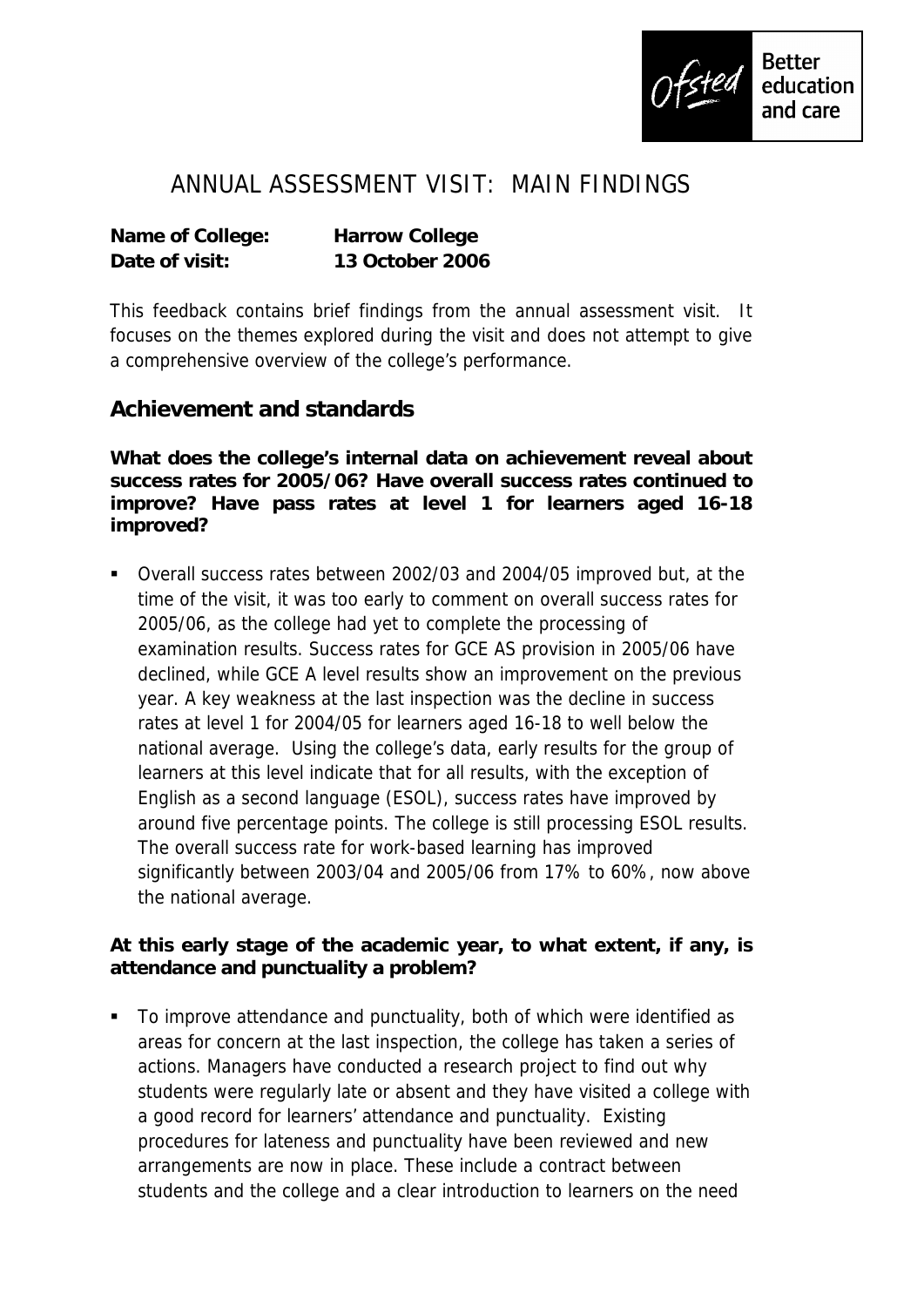

for good punctuality and attendance. Students who are regularly late or absent discuss the matter with their tutor. In some cases, learners are asked to leave a course or, if appropriate, part of the education maintenance allowance is not paid. Early indications indicate that so far in 2006/07 attendance over the same period for 2005/06 has improved. Those students interviewed by inspectors had a clear understanding of the new procedures for attendance and punctuality.

## **Quality of provision**

**What action is the college taking to continue to improve the quality of teaching, particularly for those teachers who work with level 1 learners?**

- College managers judge teaching and learning to be gradually improving. In 2005/06, around 2% of teaching was outstanding, 56% good, 31% satisfactory and around 11% unsatisfactory.
- This year, four advanced practitioners (APs), each linked to a faculty, have been allocated 100 hours each to contribute to improvements in the quality of teaching and learning. Priorities for APs are identified within faculties and, as such, they vary. For example, in some cases, a proportion of the time is allocated to mentoring new staff. In one curriculum area, where teaching is good, the emphasis is on looking at what constitutes a grade one lesson. Improving teaching and learning is the focus of the 'faculty days' due to take place this year in addition to college-wide staff development days. Also new this year is an emphasis on peer observation, with a view to giving teachers the opportunity to learn from each other in a safe and confidential environment. The impact of these initiatives is yet to be measured.
- As part of the formal lesson observation system, staff are observed teaching and graded usually once a year and issues arising from observations inform staff development activities. These activities have mostly been generic, with a view to being applied to all levels of learner and all types of teaching. The last inspection report highlighted the fact that weaker teaching tended to be concentrated particularly on entry and level 1 courses. Teachers who teach on these programmes have not been meeting routinely as a group to share ideas or to observe each other teaching. However, this year, entry programmes have been brought together into one faculty and a new curriculum manager post for these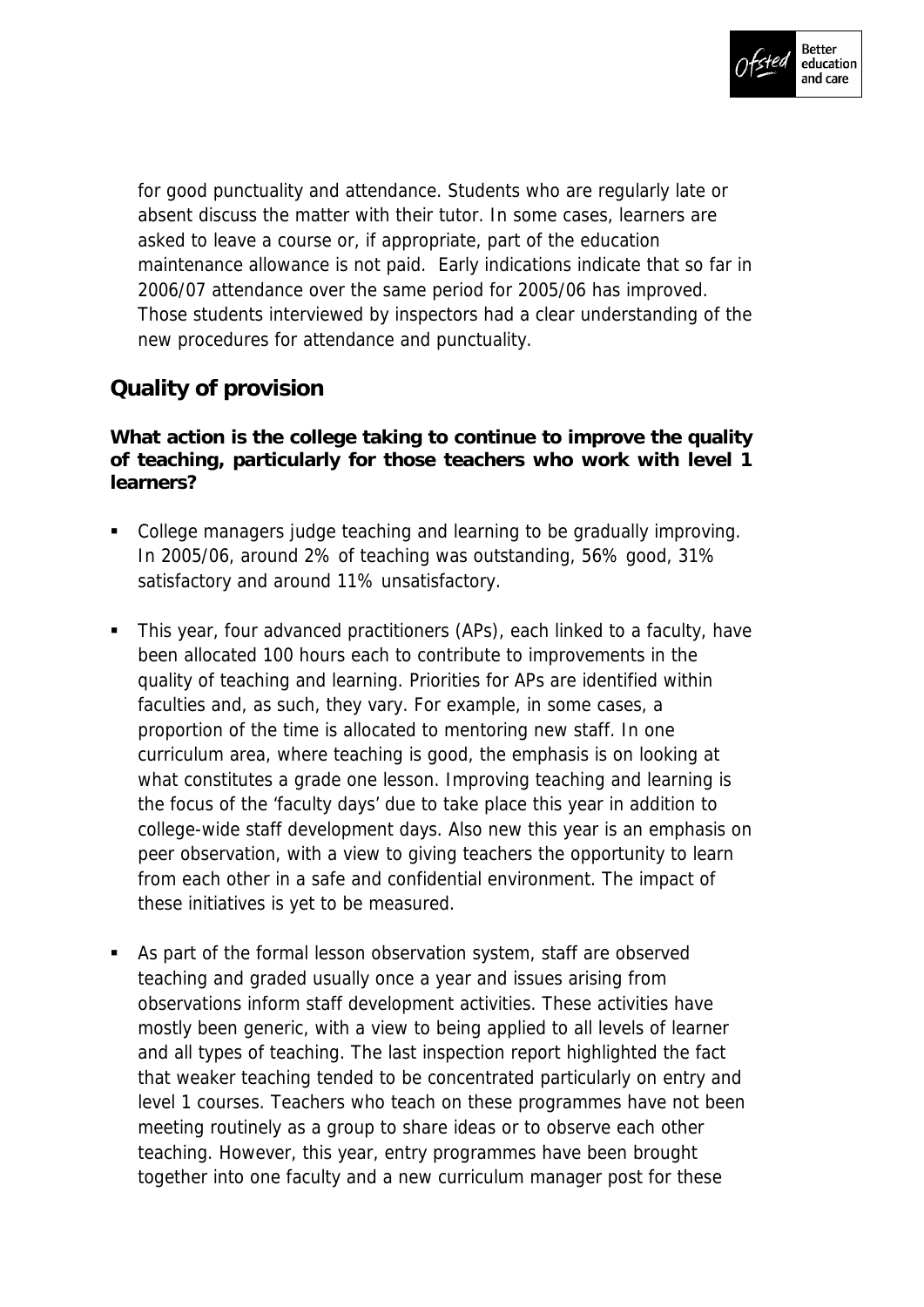

courses has been created. Managers and teachers believe that this, along with a tighter policy on attendance and punctuality, will contribute to improving success rates. Other initiatives include the use of mentors and the introduction of subject specific 'aptitude' tests in three vocational areas, in addition to interviews, to ensure that students are on the most appropriate course. Many of the teachers, though, remain concerned about retention on entry programmes.

**Are mathematics learners and staff using information and learning technology (ILT) facilities effectively? This issue was highlighted in both of the last two inspection reports.**

 Mathematics teachers make limited use of ILT in their teaching. For GCSE they use a programme called Headstart and many students use this very effectively in their own time. At the college, maths teachers do not have access within their teaching rooms to any interactive whiteboards to enliven their teaching. On GCSE AS and A2 courses, staff rarely use ILT to support students' learning. These students have longer lessons this year, of two and a half hours, in order to accommodate the need to fit into timetabling arrangements with the schools which, along with the college, form the Harrow Collegiate. While students on these courses speak very positively about the quality of teaching, they say that it is sometimes hard to maintain momentum for this length of time and that they would welcome more variety in teaching and learning methods. Many of the students say that they benefited from a wider range of ILT facilities at their schools before coming to the college.

## **Leadership and management**

**What actions have been taken to improve the consistency and use of course reviews, which were identified as a weakness in the last inspection?**

- At the time of the visit, course co-ordinators had attended training on how to write evidence-based and evaluative course reviews. Draft course reviews had very recently been quality assured by curriculum managers. Managers will use these course reviews to support their section of the self-assessment report.
- Curriculum course review reports for 2005/06 reviewed by inspectors are consistent across the college in terms of layout, content and level of detail. The evidence base for strengths and weaknesses is explicit and, in